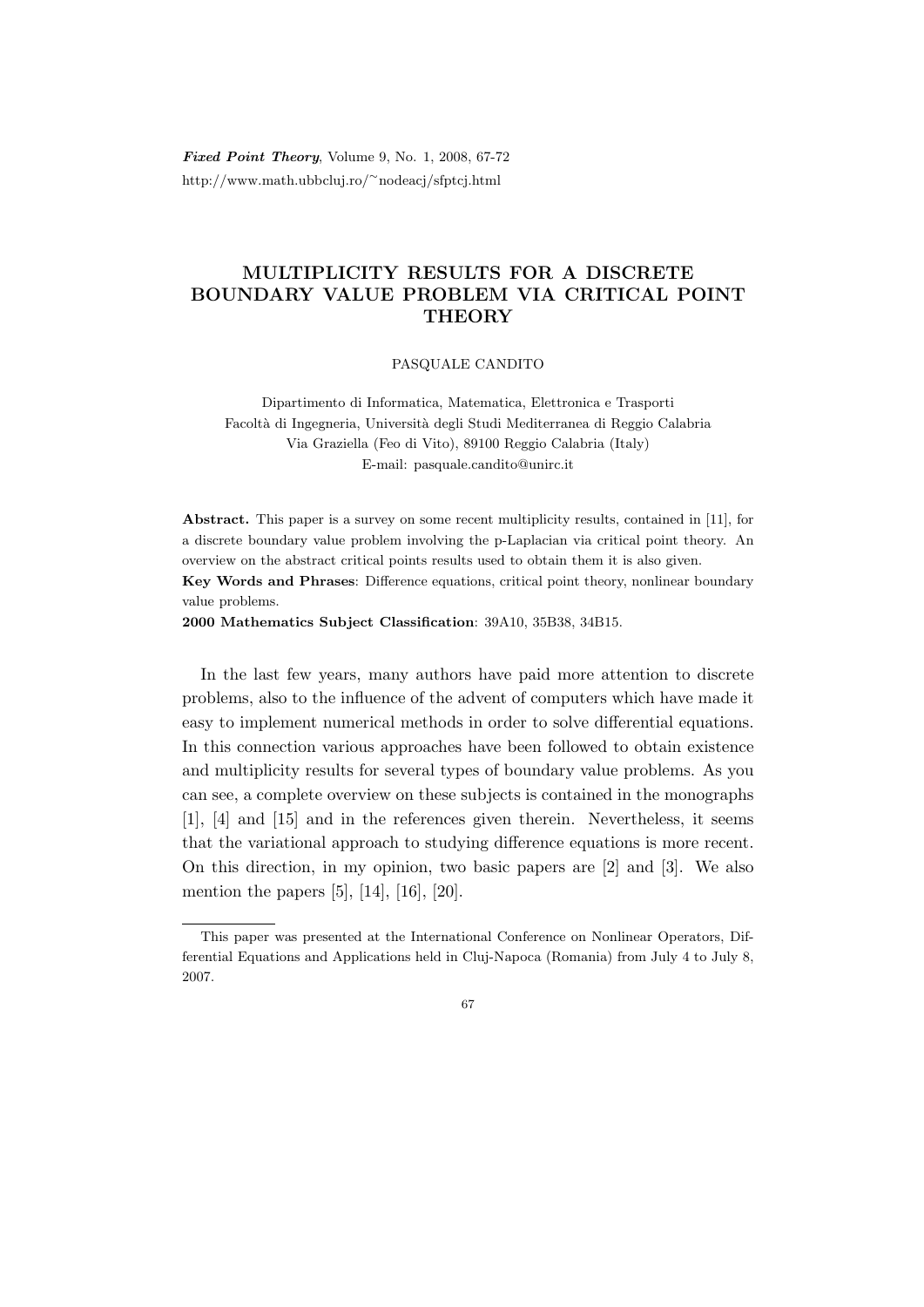The main purpose of the present paper is to give an overview on recent multiplicity results, contained in [11], to the following problem  $(P_\lambda)$ ,

$$
(P_{\lambda})\begin{cases}\n-\Delta(\phi_p(\Delta u(k-1))) = \lambda f(k, u(k)), & k \in [1, T], \\
u(0) = u(T+1) = 0,\n\end{cases}
$$

where, T is a fixed positive integer,  $[1, T]$  is the discrete interval  $\{1, 2, ..., T\}, \lambda$ is a positive real parameter,  $\Delta u(k) := u(k+1) - u(k)$  is the forward difference operator,  $\phi_p(s) := |s|^{p-2}s$ ,  $1 < p < +\infty$  and  $f : [1, T] \times \mathbb{R} \to \mathbb{R}$  is a continuous function.

Now, we remind you the variational formulation of  $(P_\lambda)$ . On the Tdimensional Banach space

$$
W := \{u : [0, T + 1] \to \mathbb{R} : u(0) = u(T + 1) = 0\},\
$$

equipped with the norm

$$
||u|| := \left(\sum_{k=1}^{T+1} |\Delta u(k-1)|^p\right)^{1/p}, \quad u \in W,
$$

we define the functional  $I_\lambda:W\to\mathbb{R}$  by putting, for every  $u\in W,$ 

$$
I_{\lambda}(u) := \sum_{k=1}^{T+1} \left[ \frac{1}{p} |\Delta u(k-1)|^{p} - \lambda F(k, u(k)) \right],
$$

where,  $F(k, t) := \int_0^t f(k, \xi) d\xi$  for every  $(k, t) \in [1, T] \times \mathbb{R}$ . An easy computation ensures that  $I_{\lambda} \in C^{1}(W)$  with

$$
I'_{\lambda}(u)(v) = \sum_{k=1}^{T+1} \left[ \phi_p \left( \Delta u(k-1) \right) \Delta v(k-1) - \lambda f(k, u(k)) v(k) \right] \quad \forall v \in W.
$$

Therefore, taking into account that, for every  $u, v \in W$ , it results

$$
-\sum_{k=1}^{T+1} \Delta(\phi_p(\Delta u(k-1)))v(k) = \sum_{k=1}^{T+1} \phi_p(\Delta u(k-1)) \Delta v(k-1),
$$

it's clear that the critical points of  $I_\lambda$  are exactly the solutions of problem  $(P_\lambda)$ .

Let  $c$  and  $d$  be two positive constants, write

$$
\Theta(c) := \frac{\sum_{k=1}^T \sup_{|\xi| \le c} F(k,\xi)}{c^p} \qquad \Gamma(d) := \frac{\sum_{k=1}^T \left[ F(k,d) - \sup_{|\xi| \le c} F(k,\xi) \right]}{d^p},
$$

we have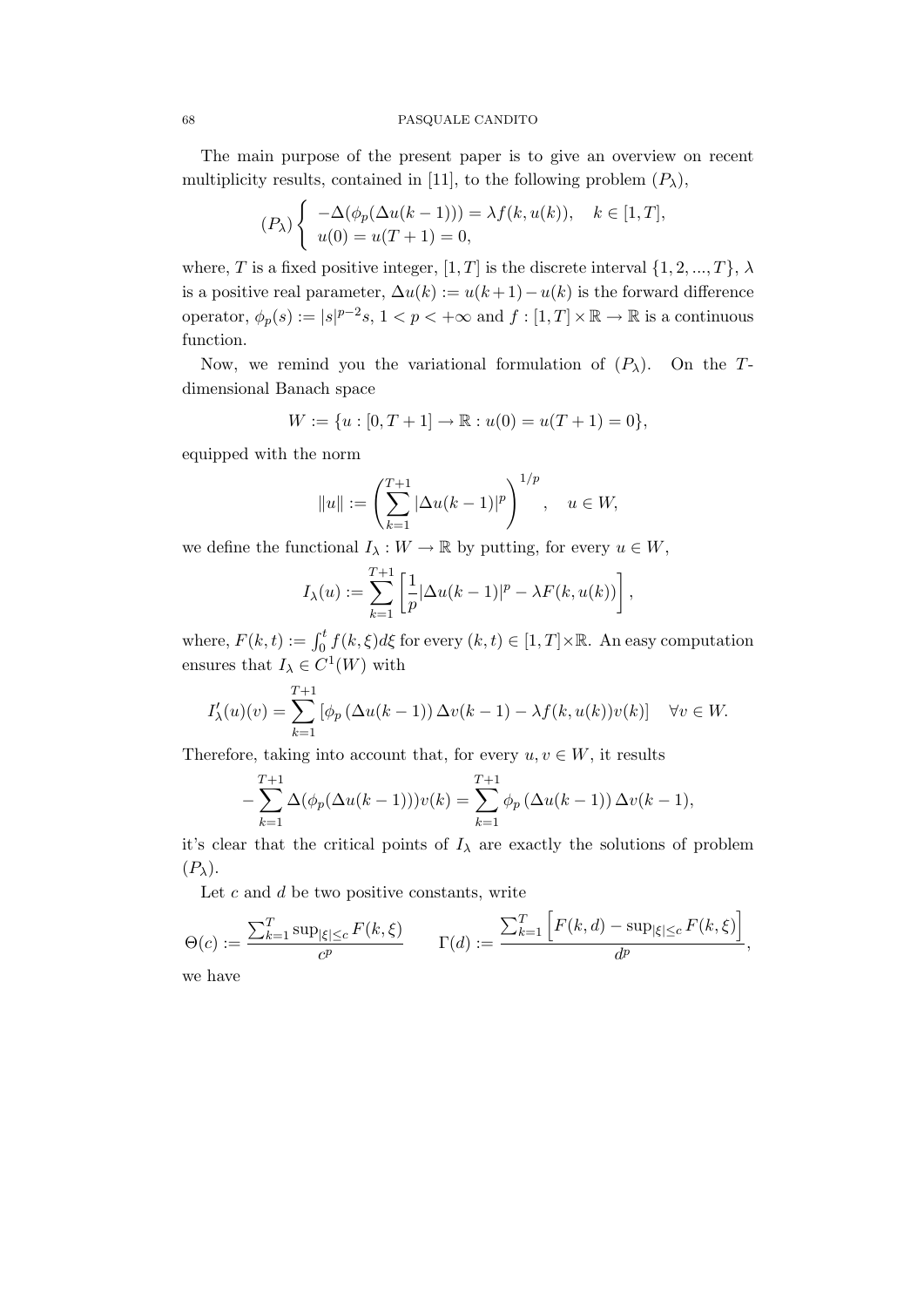**Theorem 1.** Assume that there exist four positive constants a, c, d and s with  $c < d$  and  $s < p$  such that

(b<sub>1</sub>) 
$$
\Theta(c) < \left(\frac{2}{T+1}\right)^{p-1} \Gamma(d)
$$
;  
\n(b<sub>2</sub>)  $F(k,\xi) \le a(1+|\xi|^s)$  for all  $(k,\xi) \in [1,T] \times \mathbb{R}$ .  
\nThen, for every  $\lambda \in \left] \frac{2}{p\Gamma(d)}, \frac{2^p}{p\Theta(c)(T+1)^{p-1}} \right[$ , problem  $(P_\lambda)$  admits at least three solutions.

Remark 1. We explicitly observe that each of the assumptions of Theorem 1 ensures at least one solution to problem  $(P_\lambda)$  separately.

It is understood that the novelty introduced by Theorem 1 in the study of discrete boundary value problems lies in the assumption  $(b_1)$ . Therefore, in order to identify a class of functions satisfying such hypothesis, we give the following result.

Let  $h : \mathbb{R} \to \mathbb{R}$ ,  $q : [1, T] \to \mathbb{R}$  be two nonnegative functions such that h be continuous and  $Q := \sum_{k=1}^{T} q(k) > 0$ . Put, for every  $t \in \mathbb{R}$ ,  $H(t) := \int_0^t h(\xi) d\xi$ , we get

**Theorem 2.** Assume that there exist four positive constants  $\rho$ , c, d and s with  $c < d$  and  $s < p$  such that

 $(b_3) \frac{H(c)}{c^p}$  $\frac{H(c)}{c^p} < \frac{2^{p-1}}{2^{p-1}+(T+1)}$  $\frac{2^{p-1}+(T+1)^{p-1}}{2^{p-1}}$  $H(d)$  $\frac{d(a)}{d^p}$ ;  $(b'_2)$   $H(\xi) \leq \rho(1+|\xi|^s)$ , for all  $\xi \in \mathbb{R}$ .

Then, for each

$$
\lambda \in \left] \frac{2}{pQ} \frac{2^{p-1} + (T+1)^{p-1}}{(T+1)^{p-1}} \frac{d^p}{H(d)}, \frac{2^p}{pQ(T+1)^{p-1}} \frac{c^p}{H(c)} \right[ ,
$$

the problem

$$
\begin{cases}\n-\Delta(\phi_p(\Delta u(k-1))) = \lambda q(k)h(u(k)), & k \in [1, T], \\
u(0) = u(T+1) = 0,\n\end{cases}
$$

admits at least three nonnegative solutions.

**Example 1.** Write, for each  $k \in [1, T]$ ,  $q(k) = k$  and let  $h : \mathbb{R} \to \mathbb{R}$  be defined by putting

$$
h(t) = \begin{cases} e^t, & \text{if } t \le 12; \\ e^{12}, & \text{if } t > 12. \end{cases}
$$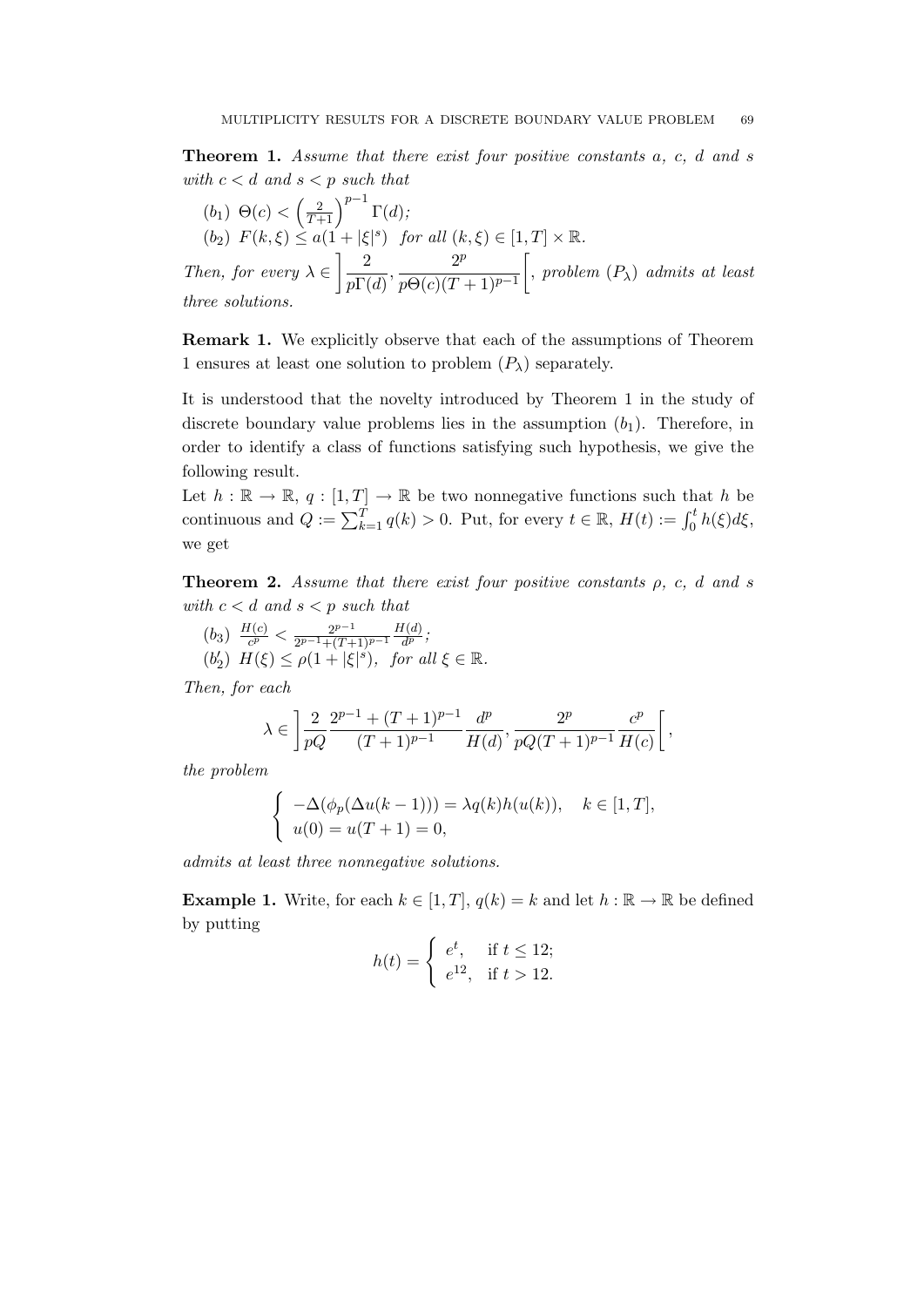By choosing for instance  $\rho = e^{12}$ ,  $c = 1$ ,  $d = 12$ ,  $s = 1$  and  $p = 3$ , the assumptions of Theorem 2 are satisfied. Therefore, for each  $\lambda \in \left] \frac{164}{10^6}, \frac{344}{10^6} \right[$ , the problem

$$
\begin{cases}\n-\Delta(|\Delta u(k-1)|\Delta u(k-1))) = \lambda kh(u(k)), & k \in [1, T], \\
u(0) = u(10) = 0,\n\end{cases}
$$

has at least three positive solutions.

Remark 2. It is worthwhile observing that a sufficient condition in order that  $(b_3)$  holds is the following:

 $(b'_3)$  there exist a positive constant d such that  $H(d) > 0$  and  $\lim_{c \to 0^+}$  $H(c)$  $\frac{f(c)}{c^p} = 0.$ 

Of course, in this case, Theorem 2 ensures the existence of at least to nontrivial solutions only.

Now we discuss the case  $s = p$  inside the growth condition  $(b_2)$ .

Theorem 3. Assume that there exist three positive constants a, c, d with  $c < d$  such that  $(b_1)$  holds and in addition suppose that

(b<sub>4</sub>)  $F(k,\xi) \leq a(1+|\xi|^p)$  for all  $(k,\xi) \in [1,T] \times \mathbb{R}$ , with  $a < \frac{2^{p-1}}{T(T+1)^{p-1}}\Gamma(d)$ . Then, for every

$$
\lambda \in \left] \frac{2}{p\Gamma(d)}, \frac{2^p}{p(T+1)^{p-1}} \min\left\{ \frac{1}{\Theta(c)}, \frac{1}{aT} \right\} \right[,
$$

problem  $(P_{\lambda})$  admits at least three solutions.

**Remark 3.** We point out that if  $(b_4)$  holds with  $a < \frac{2^p}{pT(T+1)^{(p-1)}}$  we get the existence of at least one solution to  $(P_1)$ .

Moreover we present another situation where condition  $(b_1)$  is verified.

Theorem 4. Assume that there exist four positive constants a, c, d and s with  $c < d$  and  $s < p$  such that  $(b_2)$  holds and moreover, suppose that

- (b<sub>5</sub>) max $|g| \leq c F(k, \xi) \leq 0$  for all  $k \in [1, T]$ ;
- (b<sub>6</sub>) there exists  $\overline{k} \in [1, T]$  such that  $\int_0^d f(\overline{k}, \xi) d\xi > 0$ .

Then, for every  $\lambda \in$  $\Big\}$  2 $d^p$  $p \int_0^d f(\overline{k}, \xi) d\xi$  $, +\infty$  $\sqrt{ }$ , problem  $(P_{\lambda})$  admits at least two

positive solutions.

Now, we give a brief overview on the variational framework used to achieve the previous results. In particular we have adopted some recent critical points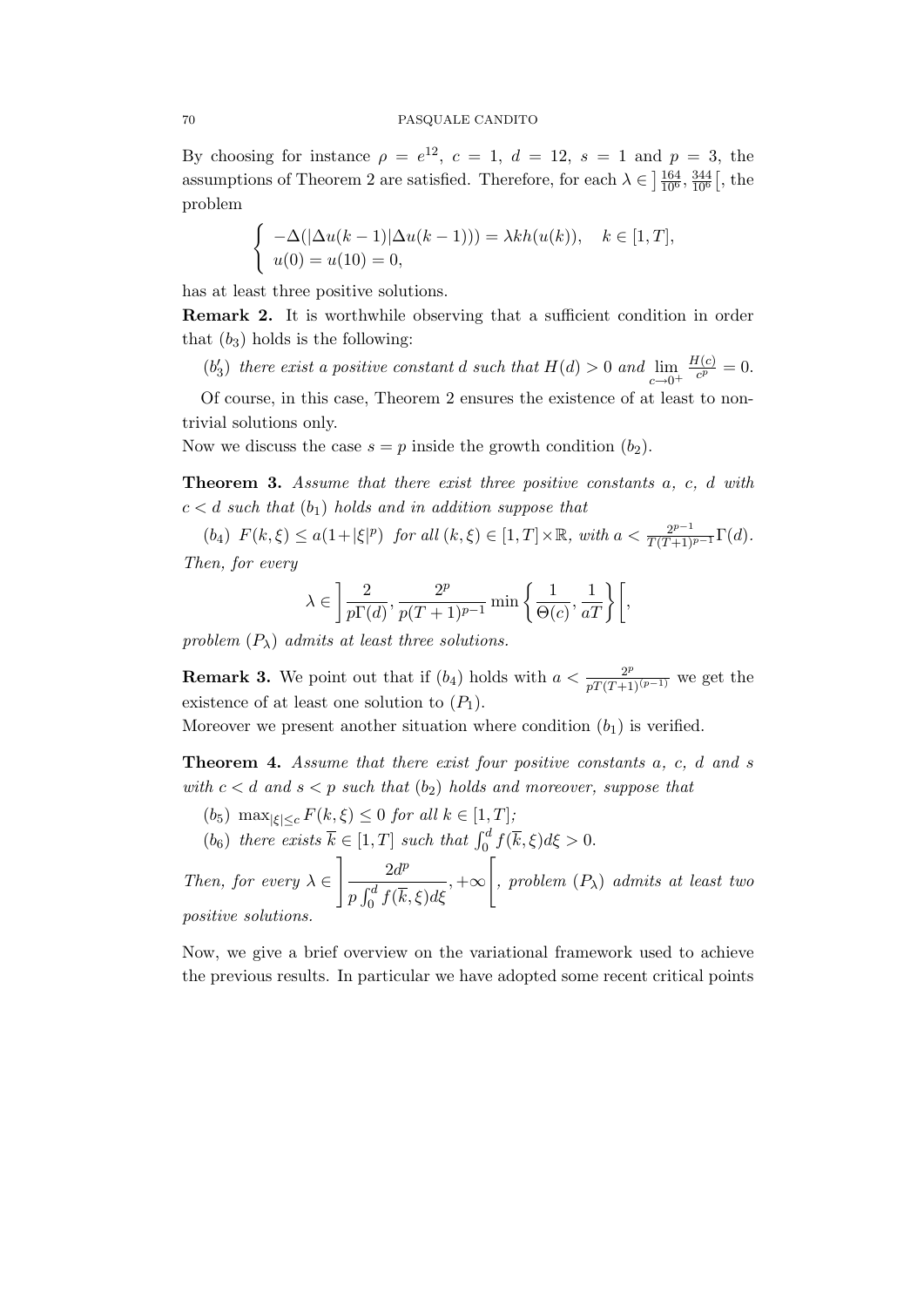theorems for functionals  $I_\lambda : X \to \mathbb{R}$ , where X is a real Banach space and  $I_\lambda$ satisfies the structural hypothesis:

(Λ)  $I_{\lambda}(u) := \Phi(u) - \lambda \Psi(u)$  for all  $u \in X$ , where  $\Phi, \Psi : X \to \mathbb{R}$  are two functions (of class  $C^1$ ) on X with  $\Phi$  coercive, i.e.  $\lim_{\|u\| \to +\infty} \Phi(u) =$  $+\infty$ , and  $\lambda$  is a positive parameter.

For a treatment of the general case on this subject we mention, for instance, [6], [7] and [8]. The scientific background of the above mentioned papers is located, chiefly, in the seminal paper [19].

Finally we wish to stress that other results on problem  $(P_\lambda)$  are contained in the following work G. Bonanno and P. Candito, Nonlinear difference equations via critical point methods, submitted. However, on this setting, the abstract framework is furnished by [10], which is based on the classical papers on nonsmooth analysis due to [12], [13], [18] as well as on some critical points results for functionals of type  $(\Lambda)$  established in [17] and [9].

## **REFERENCES**

- [1] R.P. Agarwal, Difference Equations and Inequalities: Theory, Methods and Applications, Marcel Dekker, New York-Basel, 2000.
- [2] R.P. Agarwal, K. Perera and D. O'Regan, Multiple positive solutions of singular and nonsingular discrete problems via variational methods, Nonlinear Anal., 58(2004), 69-73.
- [3] R.P. Agarwal, K. Perera and D. O'Regan, Multiple positive solutions of singular discrete p-Laplacian problems via variational methods, Advance in Difference Equations,  $2(2005)$ , 93-99.
- [4] R.P. Agarwal, D. O'Regan and P. J. Y. Wong, Positive Solutions of Differential, Difference and Integral Equations, Kluwer Academic Publishers, Dordrecht, 1999.
- [5] D. Bai and Y. Xu, Nontrivial solutions of boundary value problems of second-order difference equations, J. Math. Anal. Appl., **326**(2007), 297-302.
- [6] D. Averna, G. Bonanno, A three critical points theorem and its applications to the ordinary Dirichlet problem, Topol. Methods Nonlinear Anal., 22(2003), 93-103.
- [7] D. Averna and G. Bonanno, A mountain pass theorem for a suitable class of functions, Rocky Mountain J. Math., to appear.
- [8] G. Bonanno, Multiple critical points theorems without the Palais-Smale condition, J. Math. Anal. Appl., 299(2004), 600-614.
- [9] G. Bonanno, P. Candito, On a class of Nonlinear Variational-Hemivariational Inequalities, Appl. Anal., 83(2004), 1229-1244.
- [10] G. Bonanno and P. Candito, Non-differentiable functions with applications to elliptic equations with discontinuous nonlinearities, J. Differential Equations, to appear.